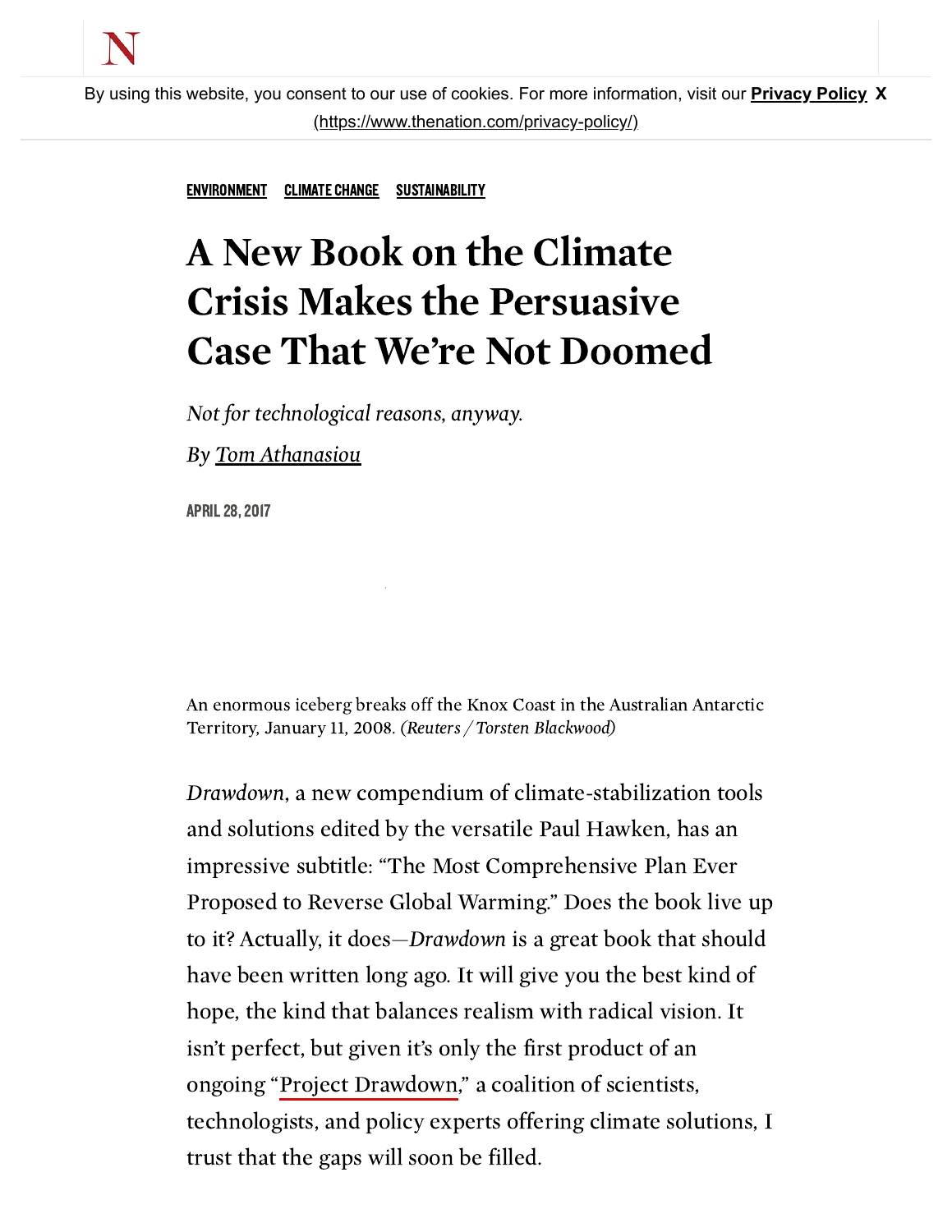Why the term "drawdown?" Hawken—whose earlier résumé spans the civil-rights movement, green business, and a number of successful books (most notably Blessed Unrest, his 2007 overview of the global-justice and sustainability movement)—chose the term as a exercise in "the rectification of names." The phrase is from Confucius, who said that proper names are necessary to both wisdom and success. Thus "drawdown," a word to replace the timid "emissions reductions" and the almost defeatist "mitigation," and to accurately denote the challenge of, well, drawing greenhouse emissions down to net zero by 2050.

> Does this sound an impossible task? If you answer (or privately mutter) "yes," you aren't alone. But Hawken does not agree, and he's gathered an impressive stable of allies researchers, modelers, and in Tom Steyer, who wrote the foreword, a key next-generation California philanthropist, political activist, and major donor to the Democratic Party to help him make his case. Stabilizing the climate system will require a heroic global effort, but the point here is only to show that, at least at the level of technologies and practices, such an effort can do more than merely succeed; that it can succeed well, and open into futures that we can actually bear to contemplate.

There are two reasons why Drawdown stands out among the many recent climate books. First is the systematic process by which the Drawdown team set out to show that we really can stabilize the climate system, in time to avoid cascading global catastrophe. To that end, the book is built around a set of 80 carefully chosen "solutions," and 20 more "coming attractions"—potential solutions that aren't yet ready for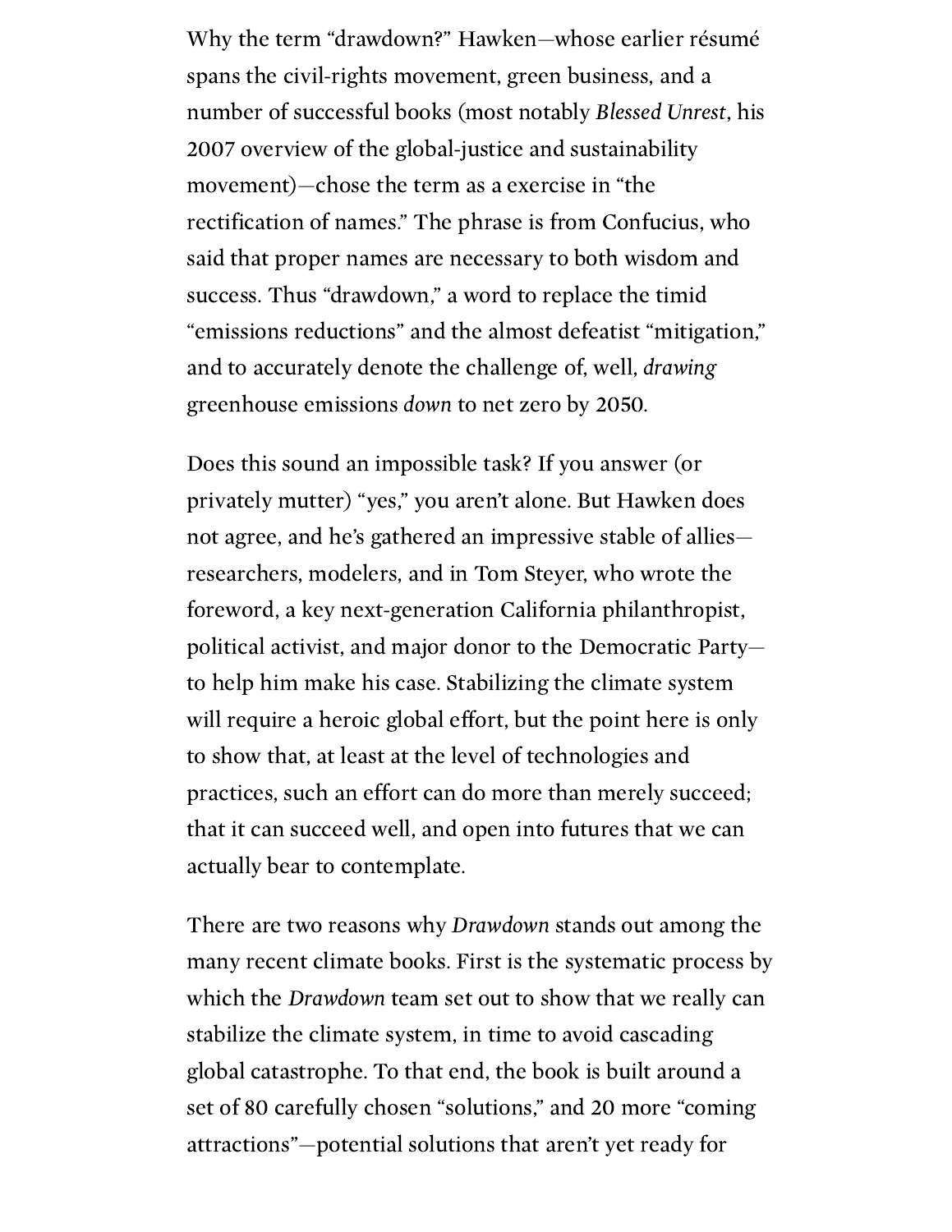prime time. Each has been studied, modeled, and when both possible and proper (family planning is taken as a human right that is "inappropriate to monetize"), priced.

> It's an interesting set. Drawdown's solutions run the gamut from rooftop solar to educating girls, from conservation agriculture to refrigerant management, from plant-rich diets to heat pumps, from alternative cement to indigenous people's land management. Most are "no regrets solutions" that we'd be wise to pursue even if there was no climate crisis, but, interestingly, nuclear power is also listed, though it's prominently labeled as a "regrets solution" that, this being an emergency, we might feel compelled to support despite grave misgivings.

> If this were all, Drawdown would still deserve your attention, but there's more. The solutions are evaluated both in terms of the real currency of the 21st century—gigatons of greenhouse gases avoided or sequestered—and in conventional economic terms: When possible, the research team estimated a "net cost" for each solution, one that takes both global costs and global benefits into account. The solutions are then integrated into a global analysis that clearly shows that—even at this late date—the technoeconomic side of the climate problem is actually solvable. This is a crucial move, because as time rushes by, many among us are concluding that, even if we were to somehow wake to the imperative of climate mobilization, it's simply too late to avoid catastrophe. Drawdown, in response, runs multiple scenarios, with a mid-range run that shows a drawdown of 1,442 gigatons by 2050—which would be enough, in the all-important terms of the global carbon budget, to hold the Paris temperature targets. Moreover, it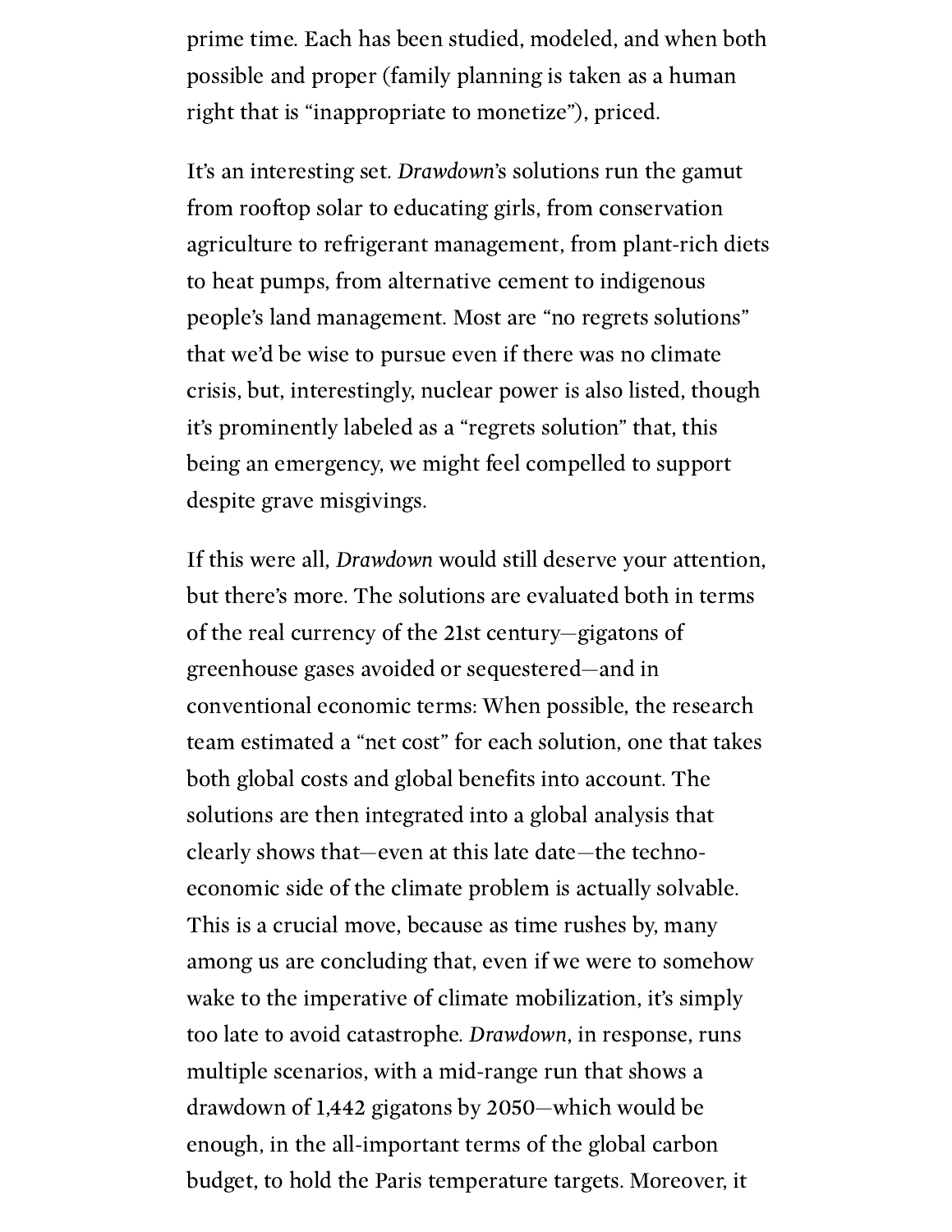reaches this goal without making (as many climate modelers do) desperate assumptions about horrifically large-scale deployment of bioenergy-based carbon capture and storage systems (the acronym is BECCS) that generate fantastic amounts of "negative emissions." In other words, we're not doomed, not for technical reasons anyway.

> The second reason this is an important book is that, despite its nature as a catalog of ways and means, it strains against the technological reductionism, extremely common in the climate movement these days, in which green technologies, more or less on their own, are seen as our salvation. Rather, its overall ethos is pragmatic, technologically open-minded, and ecologically sophisticated. And, critically, it's infused with a social-justice sensibility. The liberation of women is a major theme, as is the wisdom of rooted communities and small landholders, both indigenous and otherwise. The vision is one of a diverse, inclusive, and sophisticated planetary civilization, with a "regenerative" and thus genuinely sustainable economy.

> aving said all this, I must add that *Drawdown* is not yet a tonic strong enough to cure the dystopian plague that I tonic strong enough to cure the dystopian plague that has come to penetrate most all our visions of the future. It illuminates the techno-economic path forward, and it insists that social justice is also a prime concern, but on this second front it offers almost nothing that is concrete, specific, and believable. To be truly "comprehensive," a deepdecarbonization plan must recognize the dire threat that economic stratification poses to our ability to mobilize, and reveal the mechanisms by which we will learn, again, to cooperate. Which is to say that, when it comes to both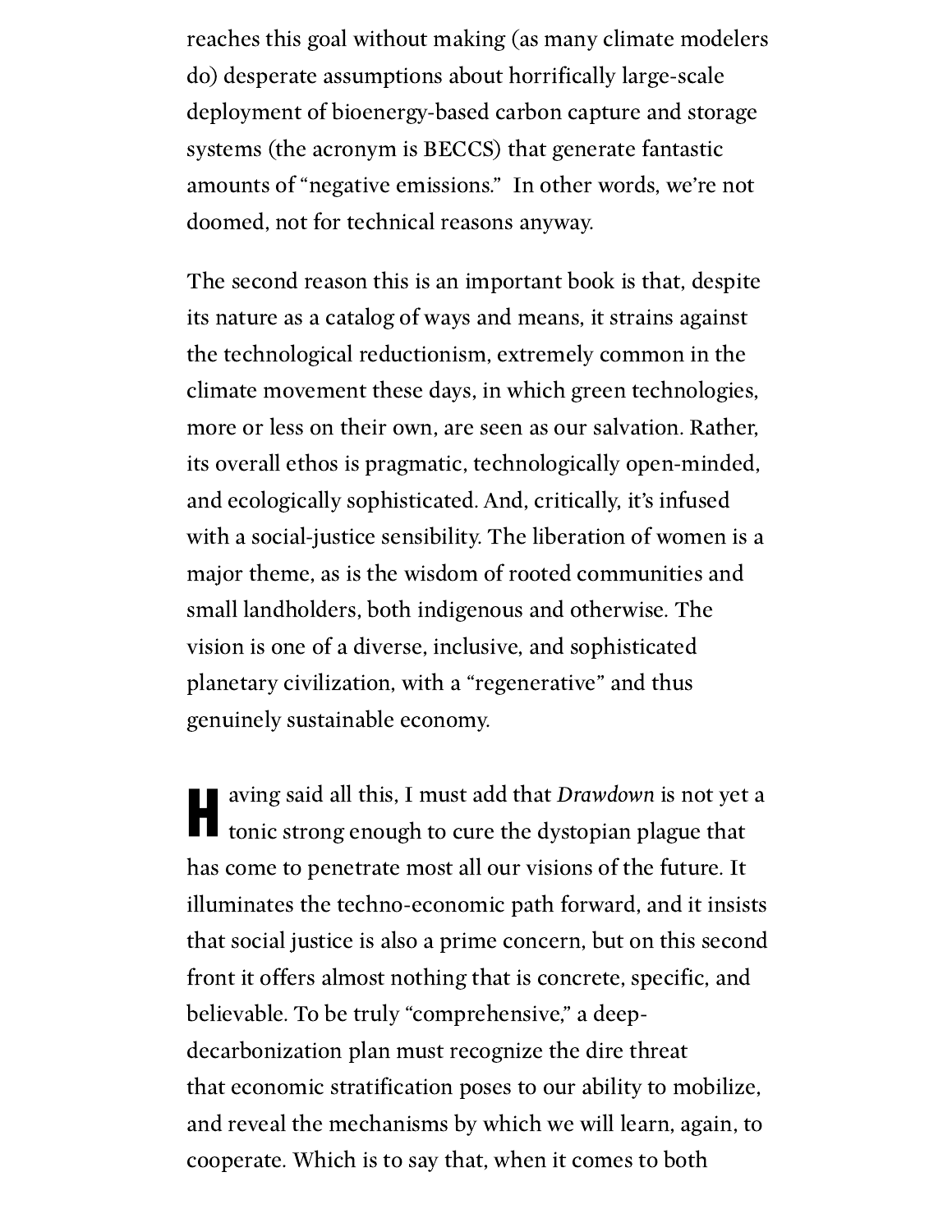domestic and global environmental justice, an ethos is not enough. The deeply political, justice-based side of the climate-transition equation needs a lot more attention than it gets here, and it needs it now.

> But Drawdown's catalog of solutions omits long-term democratic planning, which is essential to any true deepdecarbonization road map. It makes no mention of the overarching challenge of ensuring a just transition, one in which all those whose lives will be disrupted by the climate transition are, somehow, made whole, or at least whole enough. (Think coal miners, but think too of all the communities and even countries that are dependent on the fossil-fuel economy.) It talks of "net costs," but it does not talk about winners and losers, as if any acceptable pricing system could gloss over the challenge of today's obscene level of inequality. There's no discussion of progressive approaches to climate taxation, without which we haven't got a snowball's chance. There's no mention of cap-anddividend systems, or energy-subsidy reform, or the international finance and technology support systems that will be necessary if the Paris agreement is to deliver. Or of fair trade. Or of class.

> I have hope, though. When Hawken spoke at Drawdown's launch in Oakland, he mentioned a planned second book, to be composed entirely of "coming attractions." This is a particularly fascinating part of Drawdown's tool kit, and I commend the discussion of marine permaculture, in particular, to your attention. Perhaps, in this second book, we'll also see a section on progressive climate taxes?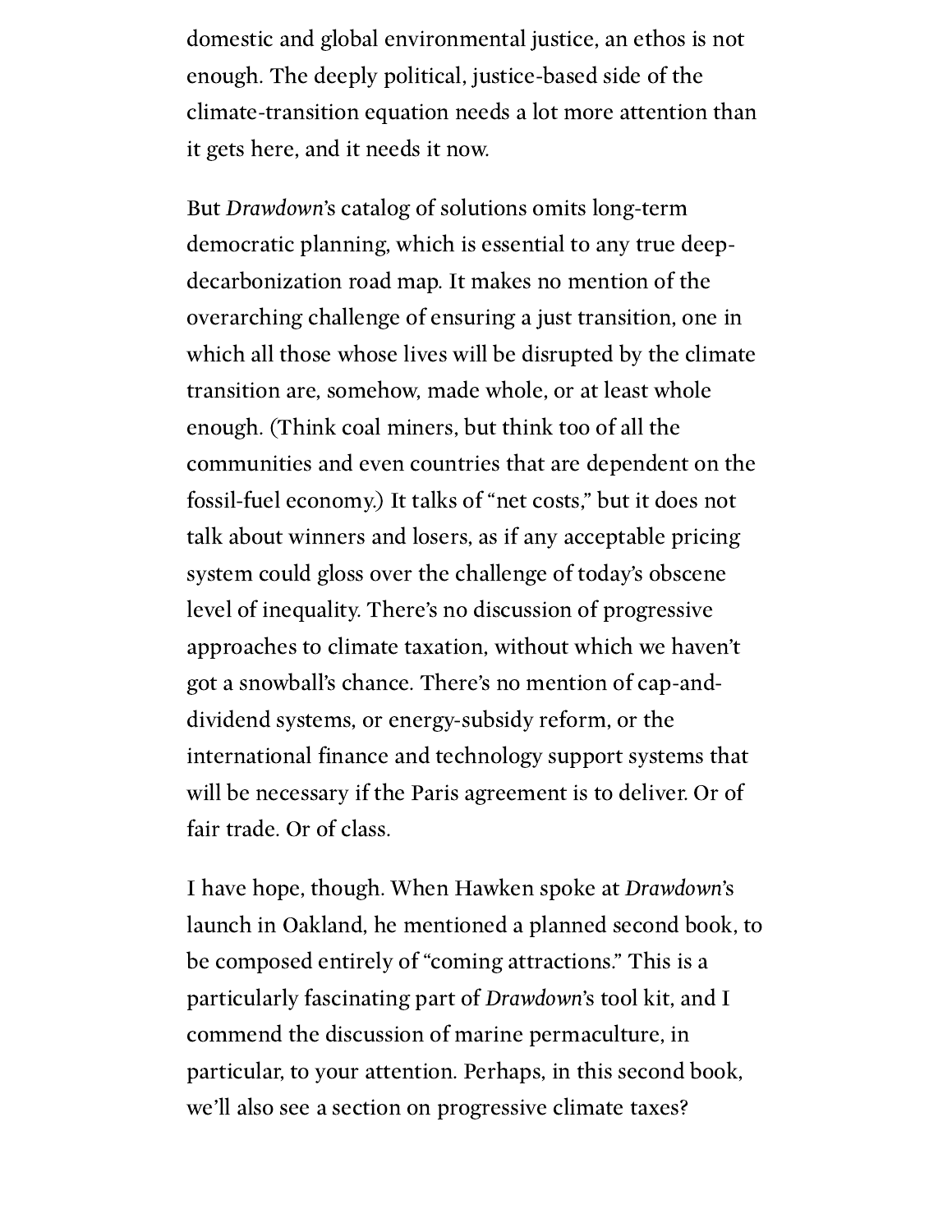But enough on Drawdown's limits. Hawken's strategy has already borne some lovely fruit. This is a breakthrough book, and even its omissions are instructive. There really is a way forward, and these days, it's great to see this rather basic fact demonstrated with such astonishing focus and brio.

> Tom [Athanasiou](https://www.thenation.com/authors/tom-athanasiou/) Tom Athanasiou, the director of EcoEquity, is the author of the forthcoming book, Everybody Knows: Climate Emergency in the New Age of Inequality.

To submit a correction for our consideration, click [here.](https://www.thenation.com/corrections?title=A+New+Book+on+the+Climate+Crisis+Makes+the+Persuasive+Case+That+We%E2%80%99re+Not+Doomed&url=https%3A%2F%2Fwww.thenation.com%2Farticle%2Fa-new-book-on-the-climate-crisis-makes-the-persuasive-case-that-were-not-doomed%2F) For Reprints and Permissions, click [here.](http://www.thenationreprints.com/services/reprints/)



## TRENDING TODAY

Ads by Revcontent

[At-A-GLANCE](https://trends.revcontent.com/click.php?d=tIGU4Xpd5LGzPQIML04zEM6rBKbH33%2BaMjnw90X6DcWUpOwGqPUPgqDdr6jEZtaz7seORncZMiuwS1ELIPvqvO1zfhK9sxTdjDCVZigaTT8y%2F%2FIE%2FjjInYWqxJWamuLOjh7Dt4421doywLxlfm3IYy6apEokBGw4dIjHf%2Fhb0QrvdnVWuUFm2K5STosm1EQtQZSXFpEbQ%2Bahqo%2FS8hGldaLFXkvtf1zNRh7kCvd4RX%2BWse%2Fu3L%2BGbLFV9S4nlXJBf8wLyB6bl7WshZKctWRkBr8Dpn58kGMk5y8kxITtYszDr7X0syfJc6xAA5eRZGSUVV8S05i6ni%2FtxA7k%2BNApeEBvnEXz1b4yyTo2DNh8dDdU%2BSmzLReGCsok%2BikOPqngMrrlv7plYWW3ZfYEZUVu2Rd6n3VSmC9XGyolYLygGcnuXmjRl8rxCTN%2Fe4YmSFiLFPI83fq9grzke8gh1HPQIQpnYXsVAEYtUTlb7Wb%2BzBCK5JygXc07nuV0wYa3GVTsnIDKO%2BoZf3otahVs%2BQ6Yya062ls60%2Fcp3t%2BtLfX9CTnpCgOseP4BhbaGedGWt6G4BwantB5gvHQZM%2B9TtvNQrNrFKYYNDAyVbQjwea7nPqrLsOZTm0CwYl4QGAyhlLkzpSk6YHJHJgOa1p80Lo6f3H53bk3x%2Bxu2NdgvEFqJhgwwDWYuOZ%2FL0d9jH%2BWfiLwkAhsyzFTIEoZiGRACDp6roHD3e8c1NisjHo4H8wvZBpCQdN%2FhfG5voV6dzMiXCdNcp5jymVww3oQGhkb9slFkgvoVTZq0AT5ZnzDBv32vepooqKShsQ1hhz06K5QknyllC7TiNPLiTYwAxt%2Fq33tB01L1BGlyteb5r3n2OvnI%2BThEm6fITcrEaghSBlft%2Fo5LaKRl7bXj%2F2jIGuBEtRSS%2FswDkodeXFw0ihDg%2Bl%2Bsjhfby2bFdTtQtPcOcT9hqUpl9Pj%2FodK0IhD02cJUVTT5wlA8tNnxie7So%2FBqWMCMJDIsiOsngxXqeHXIH0MBfKYaoyVDCYPV2yrBMCpHzR9vtx7Wy%2BOqey2hGY%2F1gpr8gdFRcxZCVre3JOSChXA%2BoZHmVhchvJtylaNHf4ZT8YzxwQqwlPNEZv9V%2FMr7KzHPdMGceB2TZ69wW5q8%2FuvtR5t%2FXUEppwxYJ6yjMk7etwG26D%2F1XxZSL3Lmu%2F%2BRMzb39dgjyI%2Faq8kxs4MoZOatmJjrOC9geDH%2BA%2FKWbhW%2BScBYkGZlELPUQMXq7NA9h5kZ%2BvqbKRp4%2FL99a8AYQBRYN0aOtKpt4sRM%2Bwk3rS%2B4uEWnBcx%2BZTSOmkhswLDJ862ua6J%2Be%2FHMsoN4tbRZX7zPlcRIXr9%2BEAJZ%2B1%2BgN36%2Bsrgj2XJkArInK2nW%2FmAtbL1UH%2BBUhkF27AN6p%2BDBJj90g0S9Xf9b2ZiIqe9D1l6DK1otJDFGWdAcO6q6AfruxN1F5%2F2U5al4SMS9ryadxHxgvT5sHpl2d2BQ4D%2BZF0z4P70S8Zhd7N18hyb6S9z9%2BDGHBi70QqagUgboB68vn1cWYgPUUQinbhYt3kkknoY6BBGXha9mif5o1vhqcatUlsk0q0SuLFpj3LpGMzbo%2Fr4IiU0v4mqRfG8wpqVfmVM6LQkhyg%3D%3D) DayMinder Column-Style Weekly Planner, 6 7/8in.x 8 3/4... \$23.99 - Office Depot US

This Genius App Applies Every Coupon on the Internet to Your **Cart** Honey

Drivers Around California Are **Furious About This New Rule** Comparisons.org

**11 Surprising Tricks To Cut Monthly Expenses** Weekly Penny